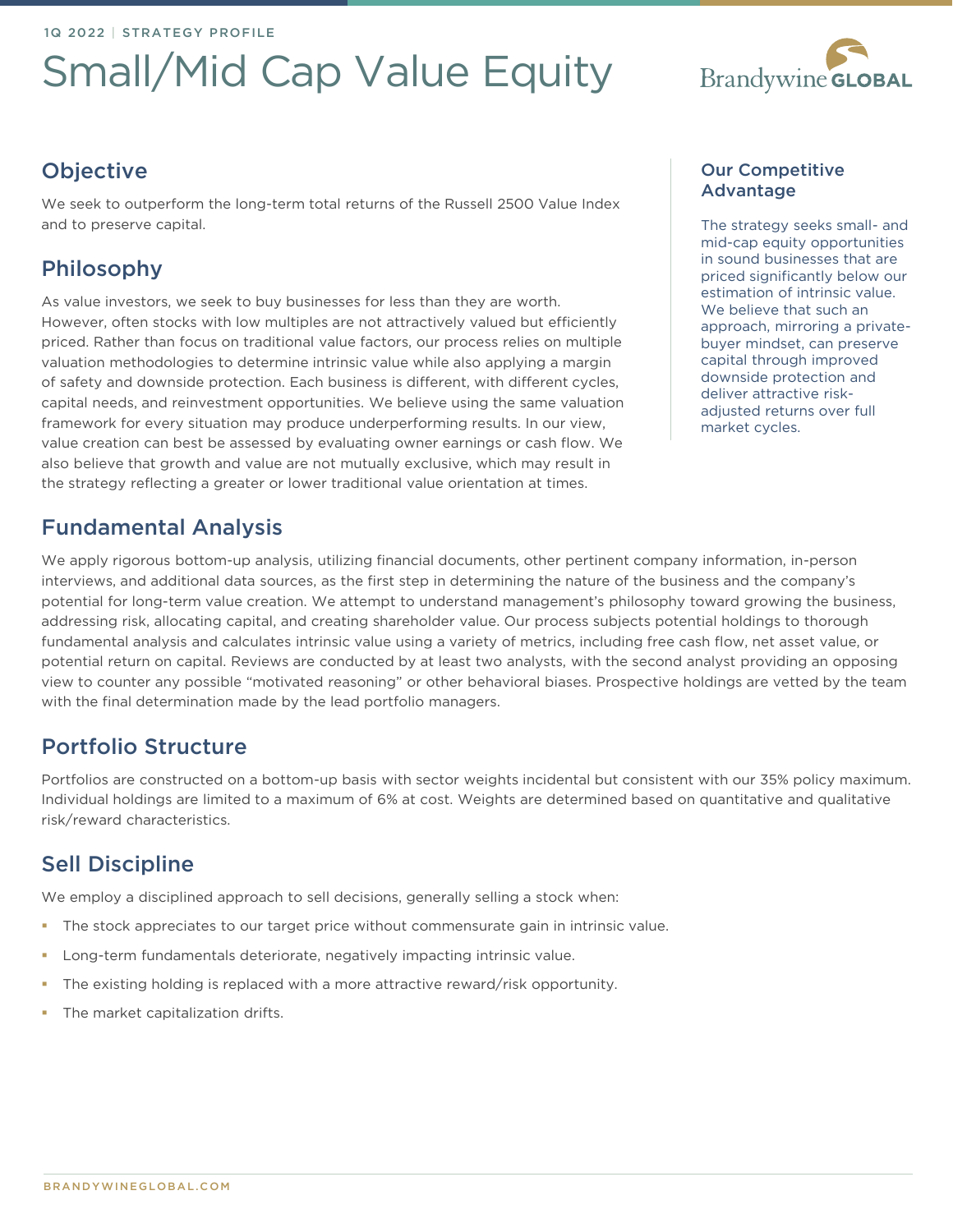

#### At a Glance

- Primary Benchmark: Russell 2500® Value Index
- We expect to add value primarily through stock selection
- We typically invest in 30-50 companies
- The market capitalization of each of our holdings, at purchase, will be consistent with the capitalization range of the Russell 2500 Value Index
- Cash and cash equivalents generally account for less than 5% of portfolio assets, although our cash position may vary based on the level of portfolio trading

## Characteristics<sup>1,2</sup>

|                                | Strategy | <b>Benchmark</b> |
|--------------------------------|----------|------------------|
| Price-to-Earnings <sup>3</sup> | 15.3     | 19.3             |
| Price-to-Book                  | 2.1      | 2.0              |
| Price-to-Cash Flow             | 9.6      | 11.5             |
| Dividend Yield (%)             | 1.2      | 1.8              |
| Avg. Market Cap (\$B)          | 8.2      | 8.2              |
| Current # of Securities        | 30       | 1.865            |
| Turnover (% LTM)               | 55.0     |                  |
|                                |          |                  |

## Sector Weights<sup>1,2</sup> (%)



† Includes \$2,864M in Fundamental Equity assets for which Brandywine Global provides nondiscretionary investment management services. Nondiscretionary assets are reported on one month lag.

Data as of March 31, 2022 **Past performance is no guarantee of future results.**

#### Assets Under Management (M) (Shown in USD)

| Brandywine Global, Firmwide      | 64.266 |
|----------------------------------|--------|
| Fundamental Equity Product Group | 7.237  |
| Small/Mid Cap Value Equity       |        |

## Calendar Year Returns<sup>2</sup> (%) (Results shown in USD)

|      | Gross    | <b>Net</b> | R2500V   | R2500    |
|------|----------|------------|----------|----------|
| 2022 | $-4.23$  | $-4.45$    | $-1.50$  | $-5.82$  |
| 2021 | 18.24    | 17.20      | 27.78    | 18.18    |
| 2020 | 32.63    | 31.47      | 4.88     | 19.99    |
| 2019 | 27.63    | 26.51      | 23.56    | 27.77    |
| 2018 | $-14.34$ | $-15.12$   | $-12.36$ | $-10.00$ |
| 2017 | 17.72    | 16.69      | 10.36    | 16.81    |
| 2016 | 26.61    | 25.50      | 25.20    | 17.59    |
| 2015 | $-10.18$ | $-10.99$   | $-5.49$  | $-2.90$  |
| 2014 | 2.69     | 1.77       | 7.11     | 7.07     |
| 2013 | 35.48    | 34.30      | 33.32    | 36.80    |
| 2012 | 18.65    | 17.60      | 19.21    | 17.88    |

### Risk Characteristics<sup>2</sup> (Composite Gross of Fees) (Since Inception)

| Sharpe Ratio      | 0.55 |
|-------------------|------|
| Sortino Ratio     | 0.73 |
| Information Ratio | 0.26 |

## Top Ten Holdings<sup>1,2</sup> (%)

| Aspen Technology Inc          | 6.9 |
|-------------------------------|-----|
| Abjomed Inc.                  | 4.7 |
| Allegiant Travel Co           | 4.6 |
| Vertiv Holdings Co            | 4.3 |
| Devon Energy Corp             | 4.3 |
| Cimpress Plc                  | 3.9 |
| Alamos Gold Inc               | 3.4 |
| Ingredion Inc                 | 3.3 |
| Irobot Corp                   | 3.3 |
| Sunstone Hotel Investors Inc. | 3.3 |
|                               |     |

# Lead Portfolio Managers



Justin C. Bennitt Portfolio Manager & Research Analyst 26 Years of Experience



#### Gregory P. Manley, CFA Portfolio Manager & Research Analyst

25 Years of Experience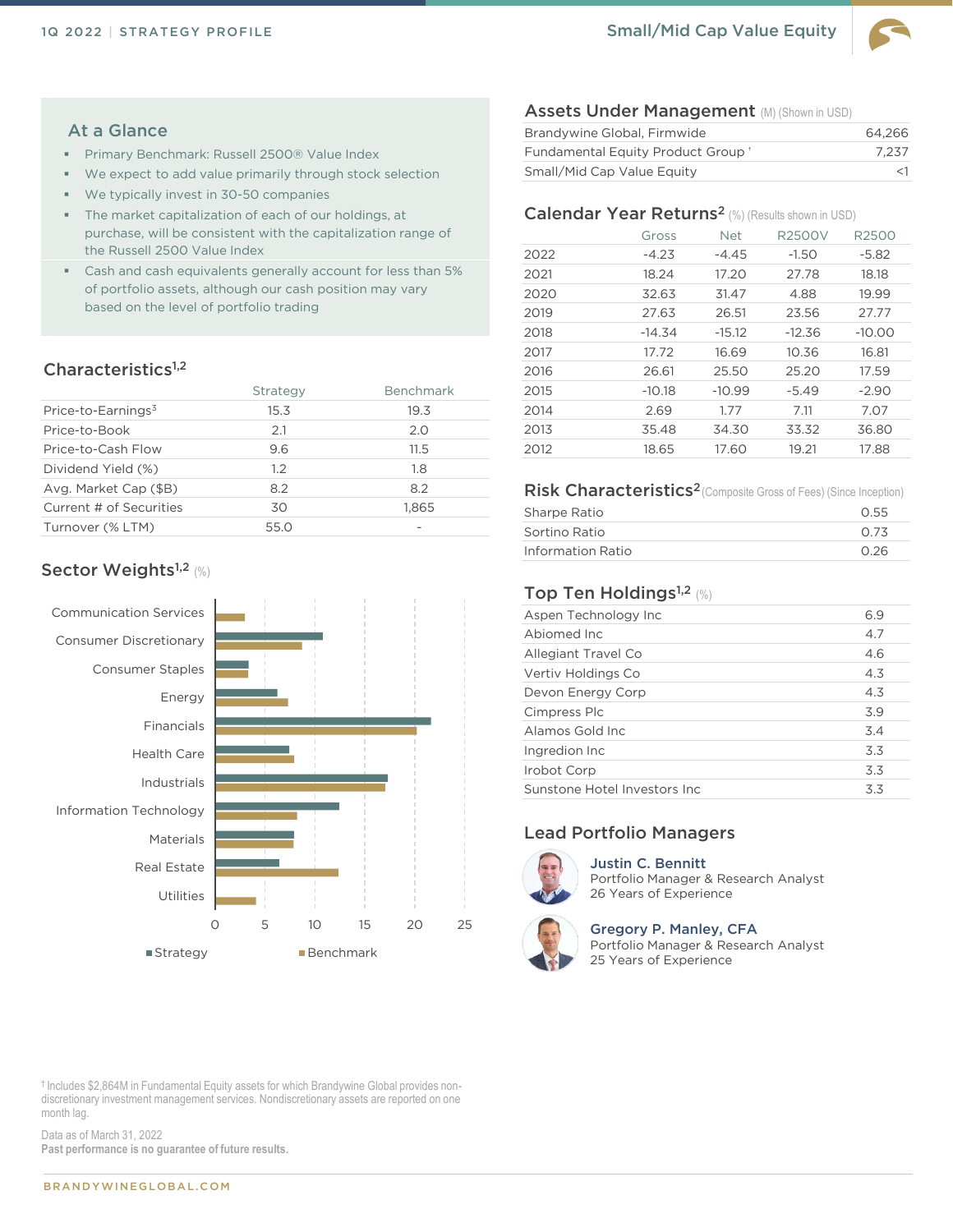

# Annualized Returns (%) (Results shown in USD)

|                 | Gross   | <b>Net</b> | <b>R2500V</b> | R2500   |
|-----------------|---------|------------|---------------|---------|
| QTD             | $-4.23$ | $-4.45$    | $-1.50$       | $-5.82$ |
| <b>YTD</b>      | $-4.23$ | $-4.45$    | $-1.50$       | $-5.82$ |
| 1 Year          | $-9.48$ | $-10.29$   | 7.73          | 0.34    |
| 3 Year          | 15.98   | 14.96      | 12.96         | 13.78   |
| 5 Year          | 14.20   | 13.19      | 9.19          | 11.57   |
| 7 Year          | 11.67   | 10.68      | 8.86          | 9.98    |
| 10 Year         | 12.45   | 11.45      | 11.03         | 12.08   |
| Since Inception | 12.08   | 11.06      | 10.32         | 10.06   |

Inception Date: 10/1/1996

# GIPS Information (%, unless otherwise noted) (Results shown in USD)

| Year or<br><b>YTD</b> | Gross    | <b>Net</b> | <b>R2500V</b> | R2500    | $#$ of<br>Accounts | Market<br>Value<br>(M) | Total Firm<br>Assets<br>(M) | Composite<br>Dispersion  | Composite<br>Rolling 3Y<br><b>SD</b> | <b>R2500V</b><br>Rolling 3Y<br><b>SD</b> | R2500<br>Rolling 3Y<br><b>SD</b> |
|-----------------------|----------|------------|---------------|----------|--------------------|------------------------|-----------------------------|--------------------------|--------------------------------------|------------------------------------------|----------------------------------|
| 2022                  | $-4.23$  | $-4.45$    | $-1.50$       | $-5.82$  |                    | $\circ$                | 64,266                      | $\overline{\phantom{a}}$ | 27.77                                | 23.72                                    | 22.37                            |
| 2021                  | 18.24    | 17.20      | 27.78         | 18.18    |                    | $\circ$                | 67,356                      | $\overline{\phantom{a}}$ | 28.91                                | 24.15                                    | 22.48                            |
| 2020                  | 32.63    | 31.47      | 4.88          | 19.99    |                    | $\circ$                | 63,872                      | -                        | 31.50                                | 25.05                                    | 24.21                            |
| 2019                  | 27.63    | 26.51      | 23.56         | 27.77    |                    | $\circ$                | 74,024                      | $\overline{\phantom{a}}$ | 22.13                                | 14.23                                    | 14.58                            |
| 2018                  | $-14.34$ | $-15.12$   | $-12.36$      | $-10.00$ |                    | $\circ$                | 70.070                      | $\overline{\phantom{a}}$ | 20.10                                | 13.58                                    | 14.10                            |
| 2017                  | 17.72    | 16.69      | 10.36         | 16.81    |                    | 105                    | 74.382                      | -                        | 15.29                                | 11.81                                    | 12.13                            |
| 2016                  | 26.61    | 25.50      | 25.20         | 17.59    |                    | 89                     | 65,498                      | $\overline{\phantom{a}}$ | 15.10                                | 13.17                                    | 13.67                            |
| 2015                  | $-10.18$ | $-10.99$   | $-5.49$       | $-2.90$  | 2                  | 72                     | 68,819                      | -                        | 11.88                                | 12.02                                    | 12.42                            |
| 2014                  | 2.69     | 1.77       | 7.11          | 7.07     | 5                  | 112                    | 63,375                      | $\overline{\phantom{a}}$ | 10.45                                | 11.25                                    | 11.67                            |
| 2013                  | 35.48    | 34.30      | 33.32         | 36.80    | $\overline{4}$     | 128                    | 50.050                      | $\overline{\phantom{a}}$ | 13.22                                | 15.07                                    | 15.63                            |
| 2012                  | 18.65    | 17.60      | 19.21         | 17.88    | 7                  | 247                    | 42.894                      | 0.13                     | 15.24                                | 18.41                                    | 18.97                            |
|                       |          |            |               |          |                    |                        |                             |                          |                                      |                                          |                                  |

#### Data as of March 31, 2022

R2500V = Russell 2500 Value R2500 = Russell 2500

Organization: Brandywine Global Investment Management, LLC (the "Firm") is a wholly owned, independently operated, subsidiary of Franklin Resources, Inc. Brandywine Global Investment Management, LLC claims compliance with the Global investment Performance Standards (GIPSî) and has prepared and presented this report in compliance with the GIPS standards.<br>Brandywine Global Investment Management, LLC has standards must establish policies and procedures for complying with all the applicable requirements of the GIPS standards. Verification provides assurance on whether the firm's policies and procedures related to composite and pooled fund maintenance, as well as the calculation, presentation, and distribution of performance, have been designed in compliance with the GIPS standards and have been implemented on a firm-wide basis. Policies for valuing investments, calculating performance, and preparing GIPS Reports are available upon request. Disclosed total firm assets represent the total market value of all discretionary and nondiscretionary, fee-paying and non-fee-paying assets under the Firm's management. GIPS® is a registered trademark of CFA Institute. CFA Institute does not endorse or promote this organization, nor does it warrant the accuracy or quality of the content contained herein. Composite Description: The Small/Mid<br>Cap Value Equity Composite (the paying accounts with no minimum value requirement and no investment restrictions invested in the firm's Small/Mid Cap Value Equity strategy. The strategy invests in small-to-mid capitalization stocks (typically consistent with the capitalization range of the Russell 2500 Index) that are, in the portfolio team's opinion, inexpensive relative to the company's intrinsic value and results in<br>approximately 60 - 90 po constructed to provide a barometer of the small to mid-cap value market. Secondary Benchmark Description: The Russell 2500 Index measures the performance of the 2,500 smallest companies in the Russell 3000 Index Performance Calculation: Preliminary data, if so noted, reflects unreconciled data for the most recent reporting period. Portfolios are valued daily on a trade<br>date basis and include div contributions and withdrawals. Performance results are calculated on a before tax, total return basis. Prior to July 1, 2007, portfolios were included in the Composite beginning with the first full quarter of performance through the last full quarter of performance. After July 1, 2007, portfolios are included in the Composite beginning with the first full month of performance through the last<br>full month of performanc portfolio returns. Monthly linking of interim performance results is used to calculate quarterly and annual returns. Composite's valuations and returns are computed in U.S. Dollars ("USD"). The results are presented in USD or in other currencies (to accommodate overseas investors), the latter by converting monthly USD returns into other currency returns using the appropriate currency<br>exchange rate returns. Gross within the composite membership as stated in the fee schedule below. Composite dispersion is calculated using the asset-weighted standard deviation method for all portfolios that were in the Composite for the entire year. Composite dispersion is not presented for periods with five or fewer portfolios. The number of accounts and market values are as of the end of the period. The<br>three-year annualized standard d of-fees returns are used to calculate the presented risk measures. A complete list of composites, and limited distribution pooled funds descriptions as well as a list of broad distribution pooled funds is available upon request. Fee Schedule: Institutional Client Separate Account Management Fee Schedule (Minimum investment \$10 million): 0.900% on the first \$20 million; 0.800% on<br>the next \$30 million; 0.700% on port The management fee schedule and total expense ratio for Classic Small Mid Cap Value Equity Portfolio - BIT, which is included in the composite is .90% on all assets.

**Past performance is no guarantee of future results.** 

©2022, Brandywine Global Investment Management, LLC. All rights reserved